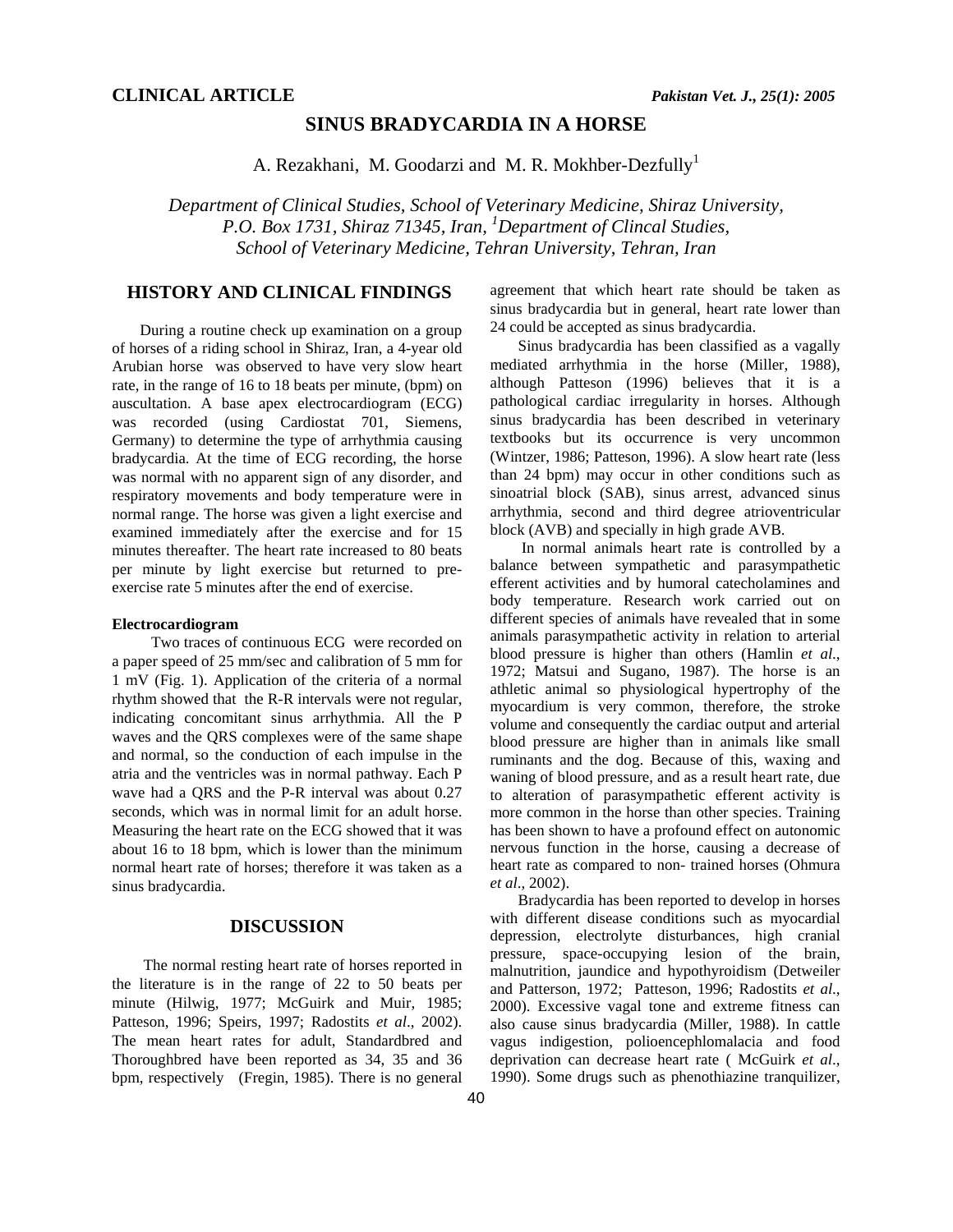## **Fig. 1: Traces A and B are continuous ECG recorded from a horse with a very low heart rate. ECG was recorded on a base apex lead with the paper speed of 25 mm/sec and calibration of 5 mm equal to one mV.**

digoxin, ß blockers, calcium channel blockers and lidocaine are all capable of causing sinus bradycardia (Radostits *et al*., 2000). Sinus bradycardia should be differentiated clinically from other arrhythmias that cause slow heart rate such as SAB, second degree and complete AVB and rarely atrial fibrillation (AF). In AF, the rhythm is irregular, the fourth heart sound is not audible and there is variation in the strength of heart sounds. The SAB and 2nd degree AVB can be mistaken by sinus bradycardia only if every other heart beat is blocked either in the sinus node or in the atrioventricular node. In the latter, the fourth sound can be heard during long pauses but in SAB it would be difficult to differentiate even on the ECG.

On the ECG, differentiation of sinus bradycardia and second degree and complete AVB is not difficult as in the former there are more P waves than QRS complexes and the non blocked P waves are associated to the related QRS complexes with normal or longer P-R intervals. In third degree AVB, although the ventricular rate is slow but the shapes of QRS complexes are abnormal, as they usually originate from a focus in the ventricles. However, differentiation of a sinus bradycardia from SAB with every other blocked impulse may not be easy.

 The case presented here was a 4 year old Arab male horse without any clinical sign of any disorder. The horse was being trained almost every day and was a top jumper. The heart rate increased by light exercise to 80 beats per minute but returned to pre exercise rate 5 minutes after the end of exercise. This case can be considered as a functional sinus bradycardia with underlying sinus arrhythmia. However, the owner was instructed to check the performance of animal on a regular basis.

#### **REFERENCES**

- Detweiler, D. K. and D. F. Patterson, 1972. Cardiovascular System. In: Catcott, E.J. and J.F. Smithcors, Equine Medicine and Surgery. 2nd Ed. American Veterinary Publications Inc., Santa Barbara, CA., USA.
- Fregin, F. G., 1985. Electrocardiography. Vet. Clinics of North America, Equine Pract., 1: 419-432.